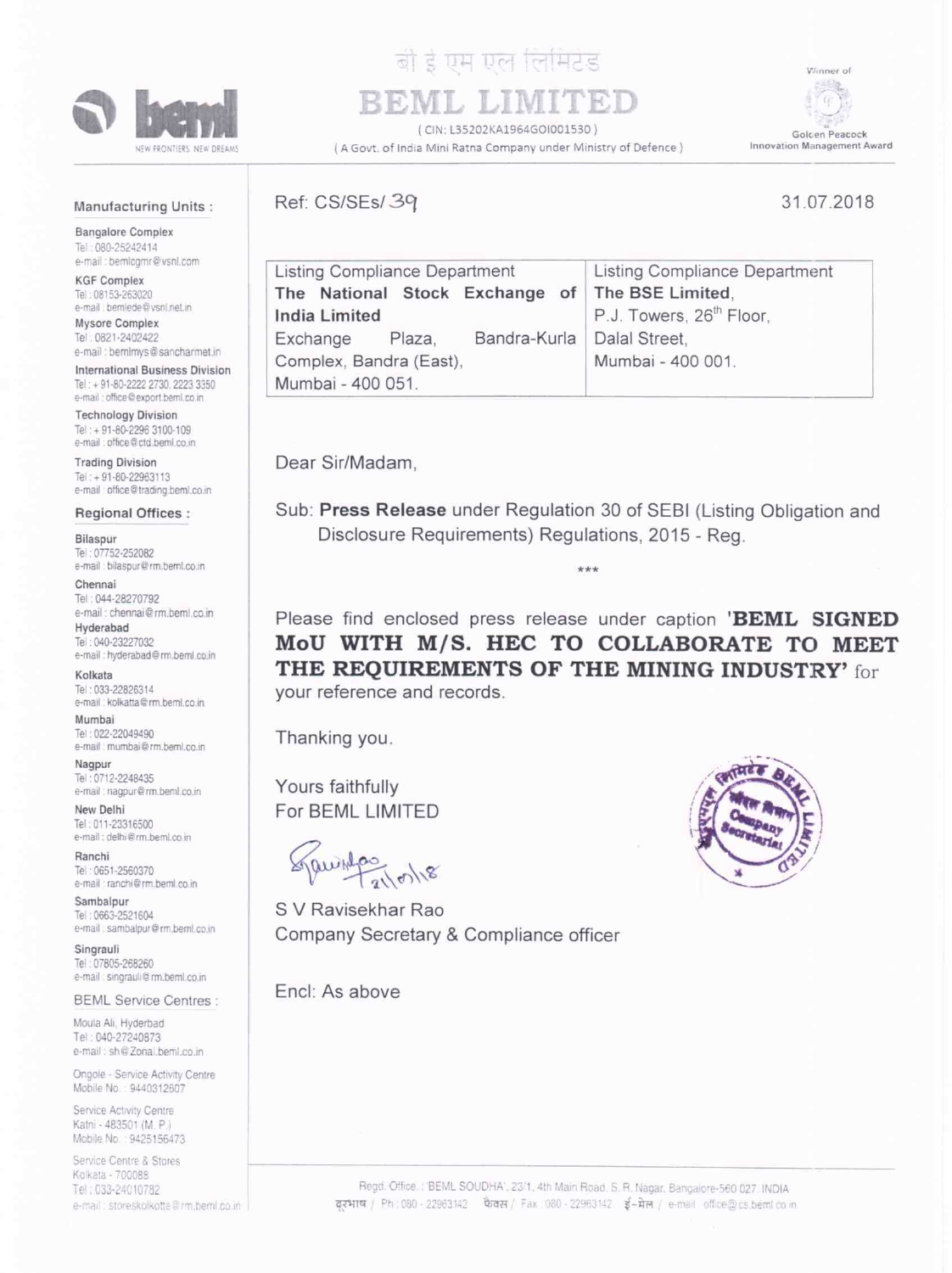

## BEML signed MoU with M/s. HEC to collaborate to meet the requirements of the Mining Industry

India's two leading Public-Sector Undertakings, BEML Limited and Heavy Engineer ng Corporation Limited (HEC) today signed <sup>a</sup> MoU to meet the growing requirements of the min ng industry. Both the companies having synergy in its product profile, will manufacture and supply products such as 'Rope Shovels & Walking Draglines' to cater to the needs of the Min ng Industry.

Under this MoU BEML & HEC, will combine their rich experience and expertise in the field of manufacture and marketing of heavy engineering and mining machinery, would jointly work for Manufacturing, Marketing, Supply, Erection 8i Commissioning and After-Sales-Service support for the jointly identified products.

The MoU was signed in the presence of Shri. Anil Kumar Jha, Chairman & Managing Director, Coal India Limited (CIL), one of the most prestigious customers patronizing mining products of BEML & HEC over <sup>a</sup> period of time.

CIL has always been playing <sup>a</sup> pivotal role in successful deployment of indigenous products, besides encouraging implementation of upgradations in the existing products to meet the changing needs of the Mining Industry. This also augurs well to roll-out the vision of the Hon'ble Prime Minister for effective implementation of 'Make-ln-lndia' initiative of Government of India.

Signing the MoU, Mr. Deepak Kumar Hota, CMD, BEML Limited, said, "Considering the huge business prospects in the mining industry, especially in CIL, this is an opportunity to collaborate and synergize the strengths of both the organizations for producing products for the sector and effectively utilize its installed facilities. This will also help us in utilizing the existing SME ecosystem. Since, BEML is located close to Tamil Nadu; the MoU will benefit the MSME enterprises."

Shri Avijit Ghosh, CMD, Heavy Engineering Corporation, said, "The MoU will prove to be <sup>a</sup> land mark in joint collaboration between two public sector industries to serve for mining industry as well as the country. During the CPSE conclave the honorable Prime Minister addressed the PSU's to work together and nurture each other's strength. This is <sup>a</sup> step forward towards it."

The joint effort will help the country to attain 'self-reliance' and save precious foreign-exchange outgo. Further, it will also help to counter the competition from MNCs and also resist further entry of other Global Players for supply of Rope shovels and Walking draglines.



Page <sup>1</sup> of 2